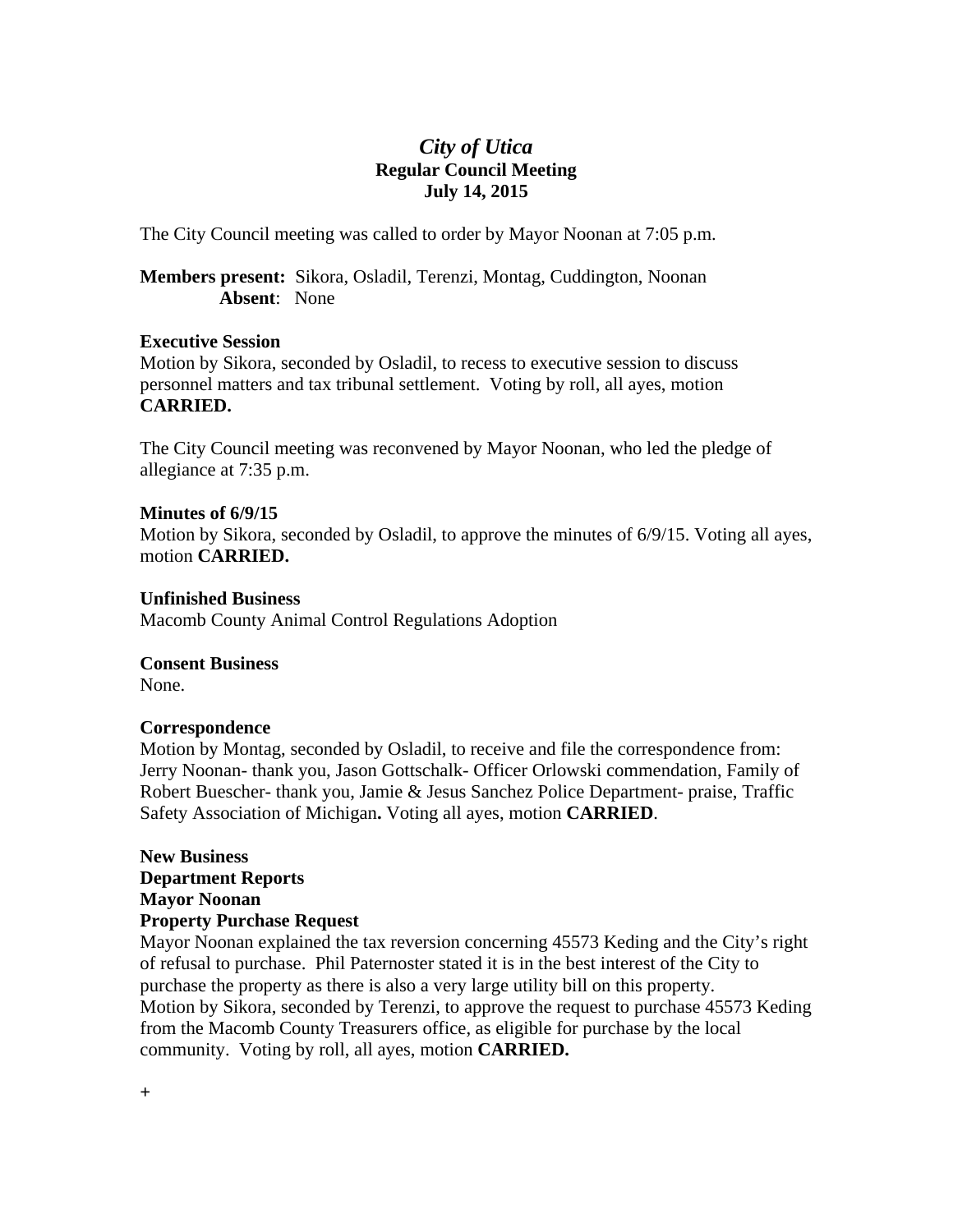**Regular Council Meeting July 14, 2015**  Page 2 of 6

#### **Compensation Commission Determination**

Motion by Terenzi, seconded by Montag, to accept the wage increases as proposed by the Compensation Commission minutes of 6/16/15, effective 7/16/15. Voting all ayes, motion **CARRIED.** 

#### **Council Vacancy Appointment**

Motion by Montag, seconded by Terenzi, to approve the appointment of Frank Czapski to City Council, as recommended by Mayor Noonan. Term to expire 12/31/2018. Voting by roll, all ayes, motion **CARRIED.** 

### **Planning Commission Appointment**

Motion by Sikora, seconded by Osladil, to approve the appointment of Sarah Moyer-Cale to the Planning Commission, as recommended by Mayor Noonan. Voting by roll, all ayes, motion **CARRIED.** 

### **Detroit Water & Sewer Contract Assignment**

Mayor Noonan explained that this was recently brought up at a MACRO meeting and member communities would like a meeting with the concerned parties concerning items in the contract before we enter into it with the Great Lakes Water Authority who is leasing the assets of the Detroit Water supply. Motion by Osladil, seconded by Terenzi, to table the Detroit Water & Sewer Contract. Voting all ayes, motion **CARRIED.**

### **Council Reports**

Barb Montag, Councilmember, reminded all of the Old Mill Arts & Craft Festival July 18 & 19, 2014 in Grant Park. Mayor Noonan thanked everyone who helped with the past Riverwalk Festival and also commended the Lions Club and Carnival.

#### **Assessing- Nancy Strehl, Assessor**

Motion by Sikora, seconded by Terenzi, to approve the settlement for MTT#15-003087, Utica Professional Center, as explained in executive session by Nancy Strehl, Assessor. Mayor Noonan and Jim McGrail, the City Attorney, recommend approval. Voting all ayes, motion **CARRIED.** 

# **Building- Jerry Owczarzak**

No report.

#### **Fire- Kevin Wilseck, Chief Computer Program for Inspections Purchase Request**

Kevin Wilseck, Chief, requested permission to purchase Mobile eyes software to allow Fire Inspectors an on-site program for inspections. Mayor Noonan recommends approval. Motion by Terenzi, seconded by Sikora, to approve the request to purchase the Mobile eyes program, at a cost of \$5315.00. Voting all ayes, motion **CARRIED**.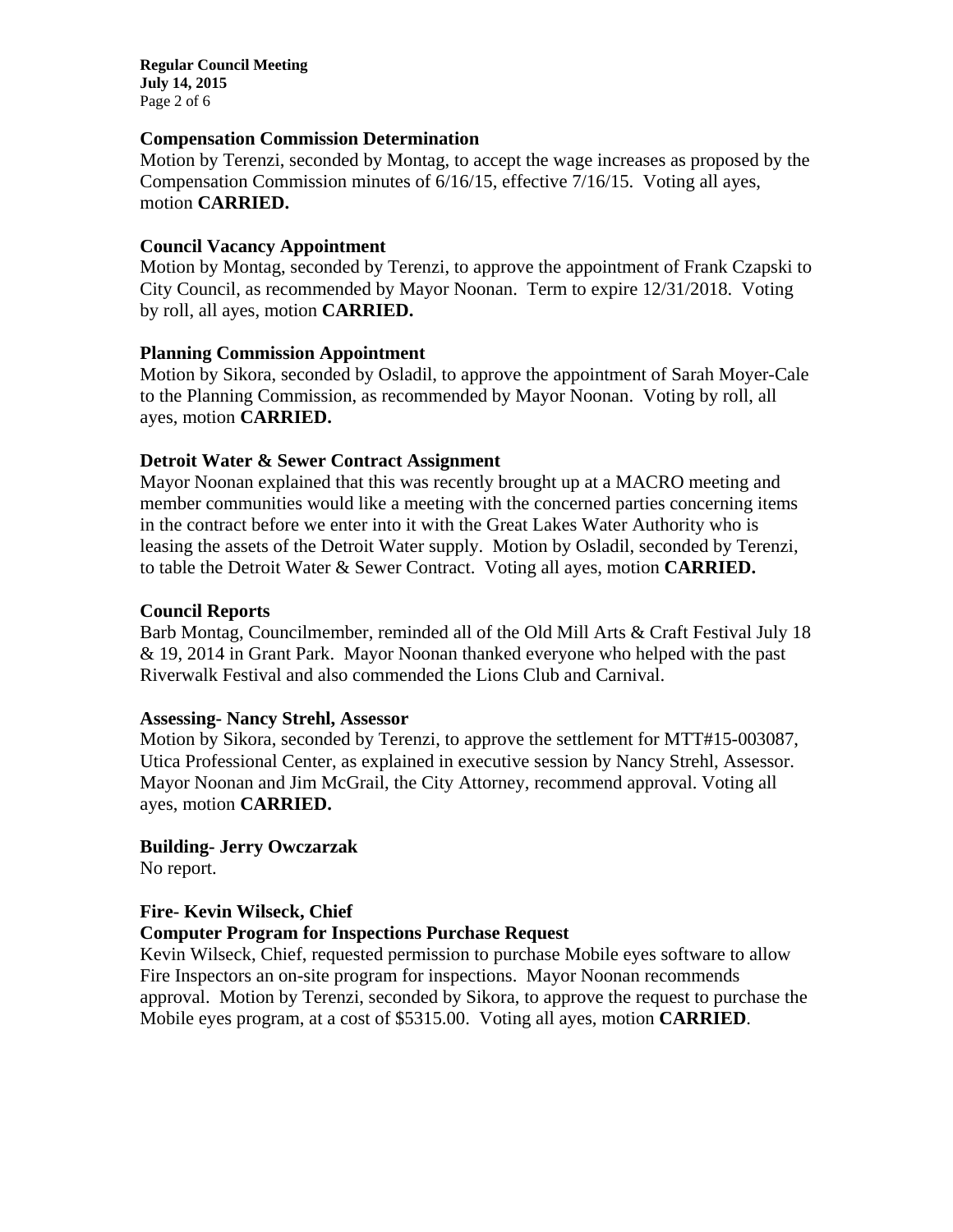**Regular Council Meeting July 14, 2015**  Page 3 of 6

#### **Department Thank You's**

Kevin Wilseck, Chief, thanked the Home Depot for flowers and beautification supplies, Scott Pomaville for organizing and labor, the Fire Fighters Association for perenniels and other materials, Macomb Collision for painting the siren in front of the Fire Station.

# **Police- Dave Faber, Chief**

#### **7715 Auburn Liquor License Amendment**

Dave Faber, Chief, explained the name only change for the Liquor License of the Shamrock, 7715 Auburn. No action necessary.

#### **Public Hearings 8:00 p.m.**

Motion by Montag, seconded by Osladil, to open the public hearing at 8:02 p.m. Voting all ayes, motion **CARRIED.** 

#### **Pure Sleep, 8230 Hall Rd Temporary Tent**

Velma McCauley, Store Manager, was present to request a temporary 10x20 tent from 7/29/15 to 8/18/15, to be placed in the parking lot. Planning Commission and the City Planner recommended approval. As there were no other comments from the public, motion by Sikora, seconded by Terenzi, to approve the temporary tent from 7/29/15 to 8/18/15 at 8230 Hall Rd. Voting all ayes, motion **CARRIED.** 

#### **Harbor Freight, 45150 Utica Park Blvd. Temporary Tent**

Ray Naughton, Store Manager, was present to request a temporary tent in the parking lot on Aug.21-23, Oct. 9-11, 2015 and March 4-6, June 3-5, 2015, set up will be one day prior to the requested dates. Planning Commission and the City Planner recommended approval. As there were no other comments from the public, motion by Cuddington, seconded by Terenzi, to approve the temporary tent on Aug.21-23, Oct. 9-11, 2015 and March 4-6, June 3-5, 2015 in the parking lot of 45150 Utica Park Blvd. Voting all ayes, motion **CARRIED.** 

#### **Helen Kent Thank You**

Dave Faber, Chief, thanked longtime resident Helen Kent for her recent monetary donation to the police department.

#### **Traffic Control Order- Keding Street**

Motion by Sikora, seconded by Terenzi, to approve the Traffic Control Order for No Parking on Keding Street between Hall Road and Summers. Voting all ayes, motion **CARRIED.** 

#### **DPW- Bill Lang, Superintendent**

#### **Tunnel- Eagle Scout Project Daniel Pisarski**

Daniel Pisarski, Eagle Scout candidate, was present to request permission to perform his eagle scout project of Beautification of the City of Utica Tunnel consisting of cleaning and painting, removal of the graffiti. He would obtain materials through donations. Matthew Zelasko-Barrett, Boy Scout Unit Service Executive, endorses the project and stated what a fine young man Daniel is. Motion by Terenzi, seconded by Osladil, to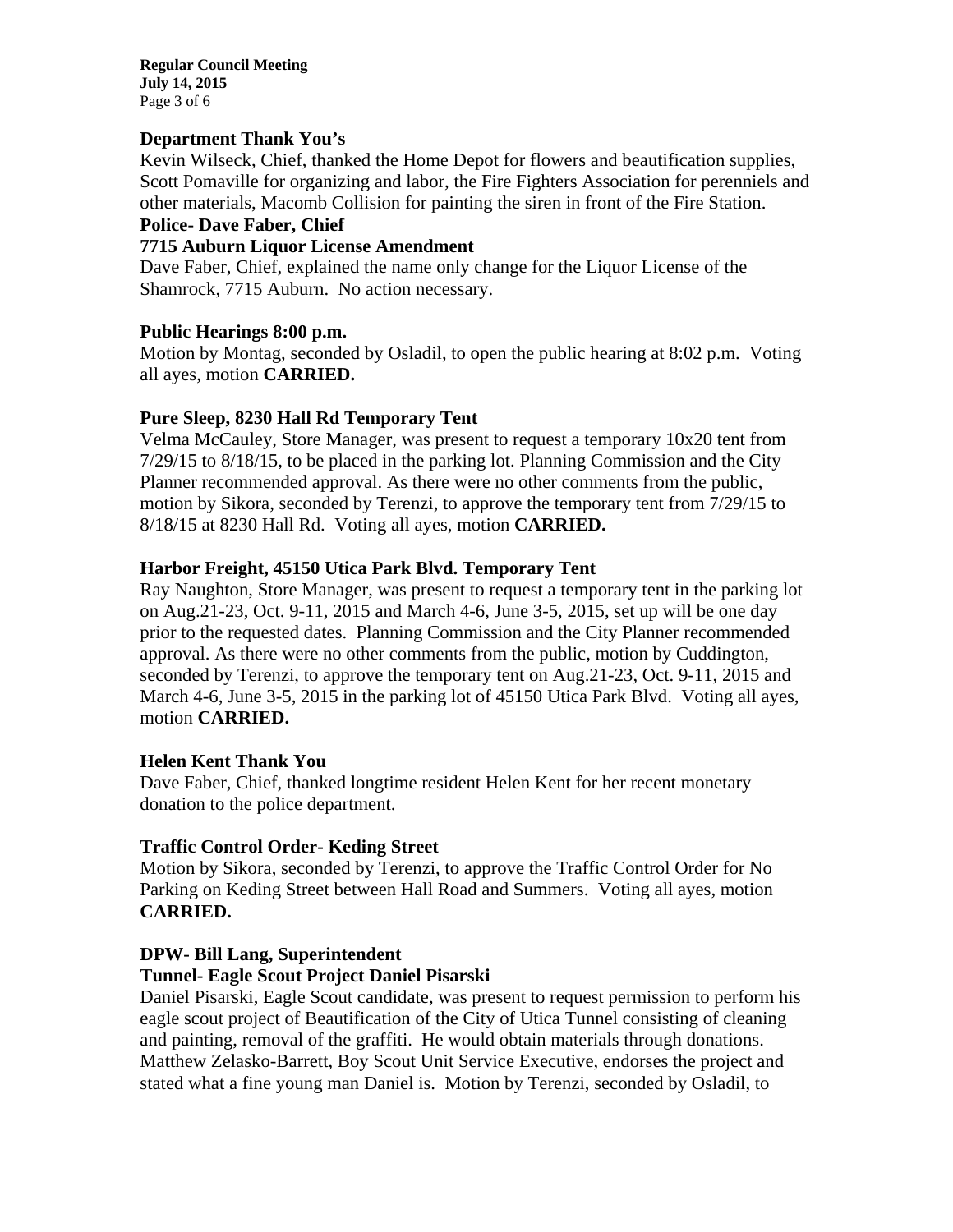**Regular Council Meeting July 14, 2015**  Page 4 of 6

approve the request of the Beautification of the Utica Tunnel, by Daniel Pisarski. Council also appreciates and applauded his efforts. Voting all ayes, motion **CARRIED.** 

### **Treasurer- Philip Paternoster**

No report.

# **Administration- Beth Ricketts, City Clerk Freedom of Information Policy**

Beth Ricketts, City Clerk, submitted a new policy and informed Council that the new State Law of July 1, 2015 requires the City to adopt policy and procedures for Freedom of Information requests. Jim McGrail, the City Attorney, has reviewed the policy and procedures. Motion by Sikora, seconded by Osladil, to approve the Freedom of Information Policy, with minor corrections, as presented. Voting all ayes, motion **CARRIED.** 

### **MML Workers' Comp Fund Board of Trustee Election**

Motion by Montag, seconded by Terenzi, to approve to vote for the six incumbent Trustees for the MML Workers' Compensation Fund. Voting all ayes, motion **CARRIED.** 

### **MML Membership Renewal**

Beth Ricketts, City Clerk, requested approval to renew the City's Michigan Municipal League Membership, including the Legal defense fund. The MML has served the City well over many years with advocacy, information, education, insurance programs and cost savings. Motion by Sikora, seconded by Terenzi, to approve the MML Membership renewal, at a cost of \$3073.00. Voting all ayes, motion **CARRIED.** 

# **IFT Application Fee**

Motion by Sikora, seconded by Terenzi, to adopt a \$300.00 Industrial Facility Exemption application, to cover costs incurred by the City. Voting all ayes, motion **CARRIED.** 

# **Library**

Motion by Montag, seconded by Osladil, to receive and file the resignation from Clare Baxter from the Library Board. Mayor Noonan thanked Clare for her service. Voting all ayes, motion **CARRIED.** 

#### **Parks and Recreation Commission**

Park\*It, the outdoor movie in Grant Park, Big Hero 6, will be held on Monday July 27, 2015. Entertainment and refreshments will be available. All are invited to attend.

# **Historic District Commission**

No report.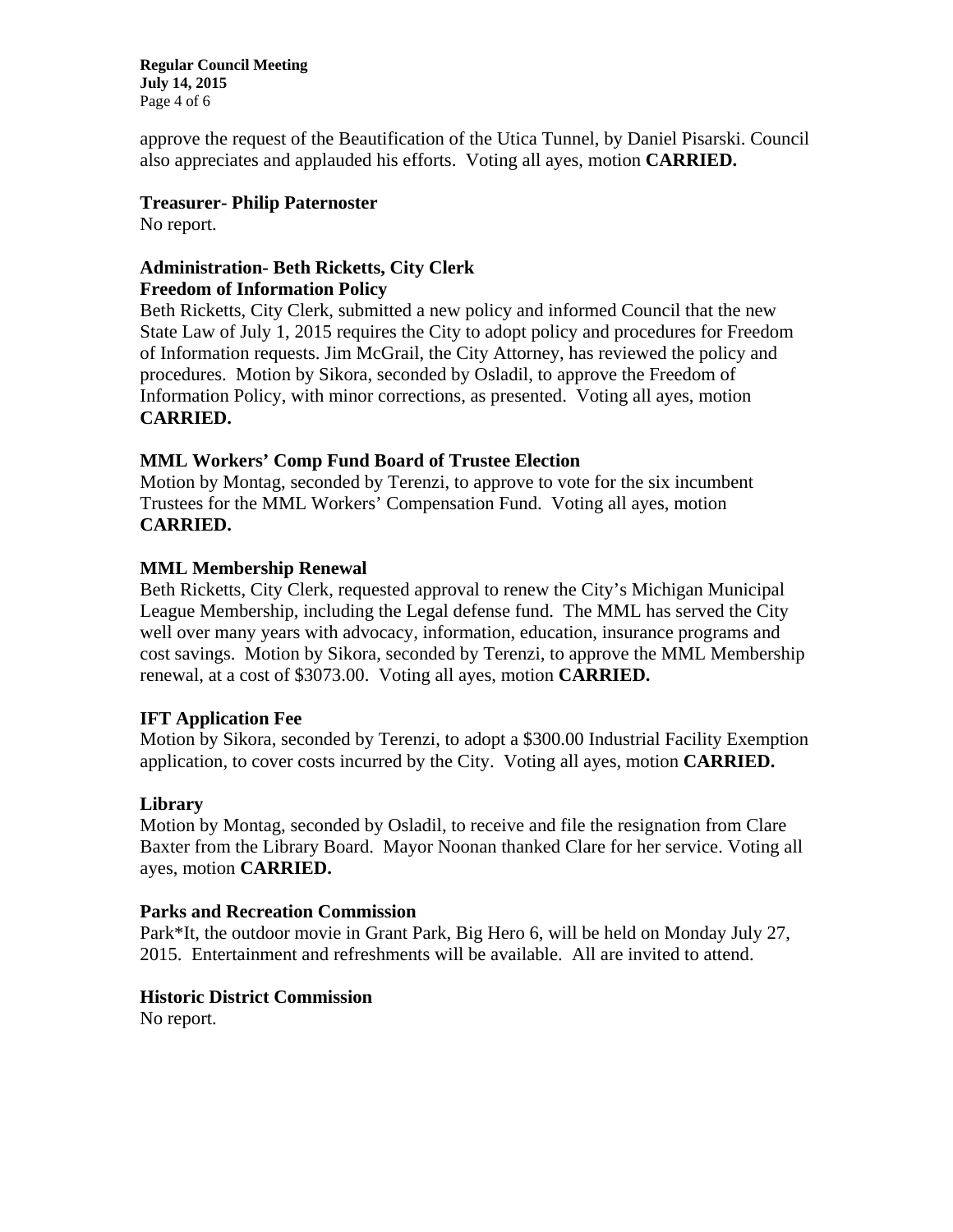**Regular Council Meeting July 14, 2015**  Page 5 of 6

# **City Attorney- James McGrail Grant Agreements**

Jim McGrail, the City Attorney, explained the grant agreement necessary for the cleanup of the Auburn Road property with Brownfield funds in the amount of \$400,000 with no match required of the City. A thank you was given to Michelle Bakun DEQ for all her help in obtaining the grant. Motion by Montag, seconded by Terenzi, to approve the resolution allowing; the County of Macomb has agreed to grant to the City of Utica certain of the Grant Funds which will be used by the City of Utica and/or its Agent GS Entertainment LLC for a portion of the remediation of the property. Voting by roll, all ayes, motion **CARRIED.** 

### **Intergovernmental Agreement**

Motion by Osladil, seconded by Sikora, to enter into the Interlocal Agreement with Sterling Heights for the Clinton River Corridor Restoration Project, as presented by Jim McGrail, the City Attorney. Voting all ayes, motion **CARRIED.** 

**Planning Commission** 

No Report.

**Senior Housing Steering Committee** 

No Report.

**Brownfield Redevelopment Authority**  No Report.

#### **John Sattmann- Road Closure Request**

John Sattmann, owner of Hogs Hollow Smokehouse, was present to request a temporary fence and closing of Auburn Road at Cass to the west end of Hogs Hollow. This would allow a Pork and Ladder Utica Fire Department fundraiser. The date requested is August 29 from 12:00am to 12:00 pm August 30, 2015. A portion of the profits would be given to the Utica Fire Department. Motion by Terenzi, seconded by Montag, to approve the temporary fence and Auburn Road closure, August 29 midnight to August 30 in front of Hogs Hollow Smokehouse, as presented. Voting all ayes, motion **CARRIED.** 

#### **Bills Payable**

Motion by Terenzi, seconded by Sikora, to approve the payment of all bills as presented. Voting all ayes, motion **CARRIED.** 

#### **Car Show**

Chuck Cuddington, Councilmember, requested the closure of Auburn Road from Cass to the bridge and Cass to McClellan for the Car Show to be held on August 8, 2015. Motion by Montag, seconded by Terenzi, to approve the Road closure request, as presented. Notification to affected homeowners to be given. Voting all ayes, motion **CARRIED.** 

#### **Communication from the Public**

None